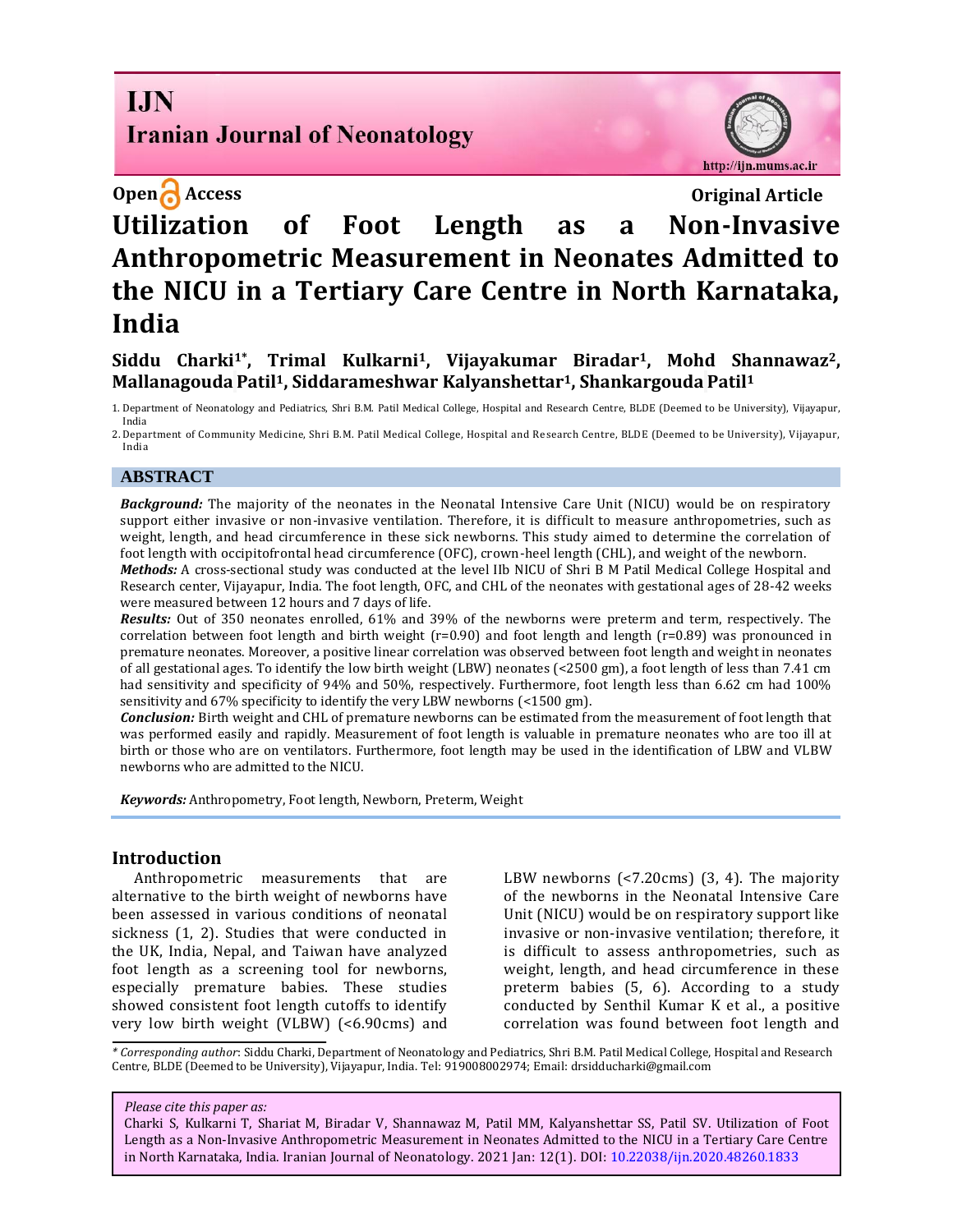gestational age as determined by the last menstrual period (r=0.965) and ultrasound (r=0.964) (7). Accordingly, this study aimed to assess the correlation of foot length with occipitofrontal head circumference (OFC), crown-heel length (CHL), and weight of the baby.

# **Methods**

This prospective cross-sectional study was conducted at the level IIb NICU of Shri B M Patil Medical College Hospital and Research Centre, Vijayapur, India, from October 2019 to March 2020.

# *Sample Size Calculation*

The sample size of this study was calculated at 350 newborns admitted to the NICU during the study period. Eventually, with 95% confidence level and ±5.3% margin of error, 346 (~350) subjects were selected in this study to determine the usefulness of foot length as a non-invasive anthropometric measurement in neonates admitted to the NICU using the following formula:

$$
n = \frac{z^2 p(1-p)}{d^2}
$$

Where, Z=z statistic at a 5% level of significance, d signifies the margin of error, and p presents the anticipated prevalence rate.

# *Inclusion and Exclusion Criteria*

The inclusion criteria were neonates with gestational ages of 28-42 weeks who were admitted to the NICU of Shri B M Patil Medical College Hospital and Research center, Vijayapur, India. On the other hand, the newborns with a congenital anomaly and chromosomal abnormalities were excluded from the study.

The foot length, OFC, and CHL of the neonates with gestational ages of 28-42 weeks admitted to the NICU were measured between 12 hours and 7 days of life. Moreover, the foot length was measured using a digital foot length caliper with a stainless hardened scale while considering aseptic precautions. Furthermore, modified Ballard's scoring system was utilized to calculate the gestational age of each newborn. Similarly, birth weight was measured using a digital Salter scale. The newborns were then classified into 1) preterm <37 weeks, 2) LBW  $<$  2.5 kg, 3) VLBW  $<$  1.5 kg, and 4) extremely  $LBW < 1$  kg.

# *Statistical Analysis*

The data were entered in an excel sheet and analyzed using SPSS software (version 23) through descriptive and inferential statistical analysis. Following that, the results on continuous and categorical measurements were presented as mean±SD as well as number and percentage, respectively. Furthermore, ANOVA and repeated ANOVA were employed to assess the significance of the study parameters between three or more groups of newborns. In addition, the correlation among body weight, foot length, and head circumference was analyzed using the Pearson Correlation. It is worth mentioning that the sensitivity and specificity of each foot length were calculated using a non-parametric receiver operating curve. A p-value less than 0.05 was considered statistically significant.

# **Results**

Out of 350 newborns, 61% and 39% of the cases were preterm (<37 weeks) and term, respectively (Table 1). Moreover, 81%, 7.7%, and 11.3% of the neonates were appropriate, large, and small for gestational age, respectively (Table 1). The mean foot length values of the newborns measured on the first day of life were 50.84±3.80 for ELBW, 58.28±3.85 for VLBW, and 66.22±4.37 for LBW (Table 2). The results of the Pearson correlation revealed an association between foot length and weight (-0.9), length (-0.87), and head circumference (-0.89) (Table 3) which showed a significant correlation among the variables (Table 4).

## *Sensitivity and Specificity of Foot Length*

The sensitivity and specificity estimates for foot lengths were measured on the first day of life and plotted in the Receiver Operating Characteristics curves. In the LBW neonates (<2500 gm), a foot length of less than 7.41 cm had 94% and 50% sensitivity and specificity, respectively. However, the VLBW neonates with foot length less than 6.62 cm had 100% and 67% sensitivity and specificity, respectively (<1500 gm) (Table 5).

**Table 1.** Gestational age classification

| ີ<br>Parameters                     | No. of patients | $\frac{0}{0}$ |
|-------------------------------------|-----------------|---------------|
| Gestational age                     |                 |               |
| <37 weeks                           | 216             | 61.5          |
| $\geq$ 37 weeks                     | 134             | 38.5          |
| Appropriateness for gestational age |                 |               |
| Appropriate                         | 283             | 80.8          |
| Large for gestational age           | 27              | 7.7           |
| Small for gestational age           | 40              | 11.5          |
| Total                               | 350             | 100.0         |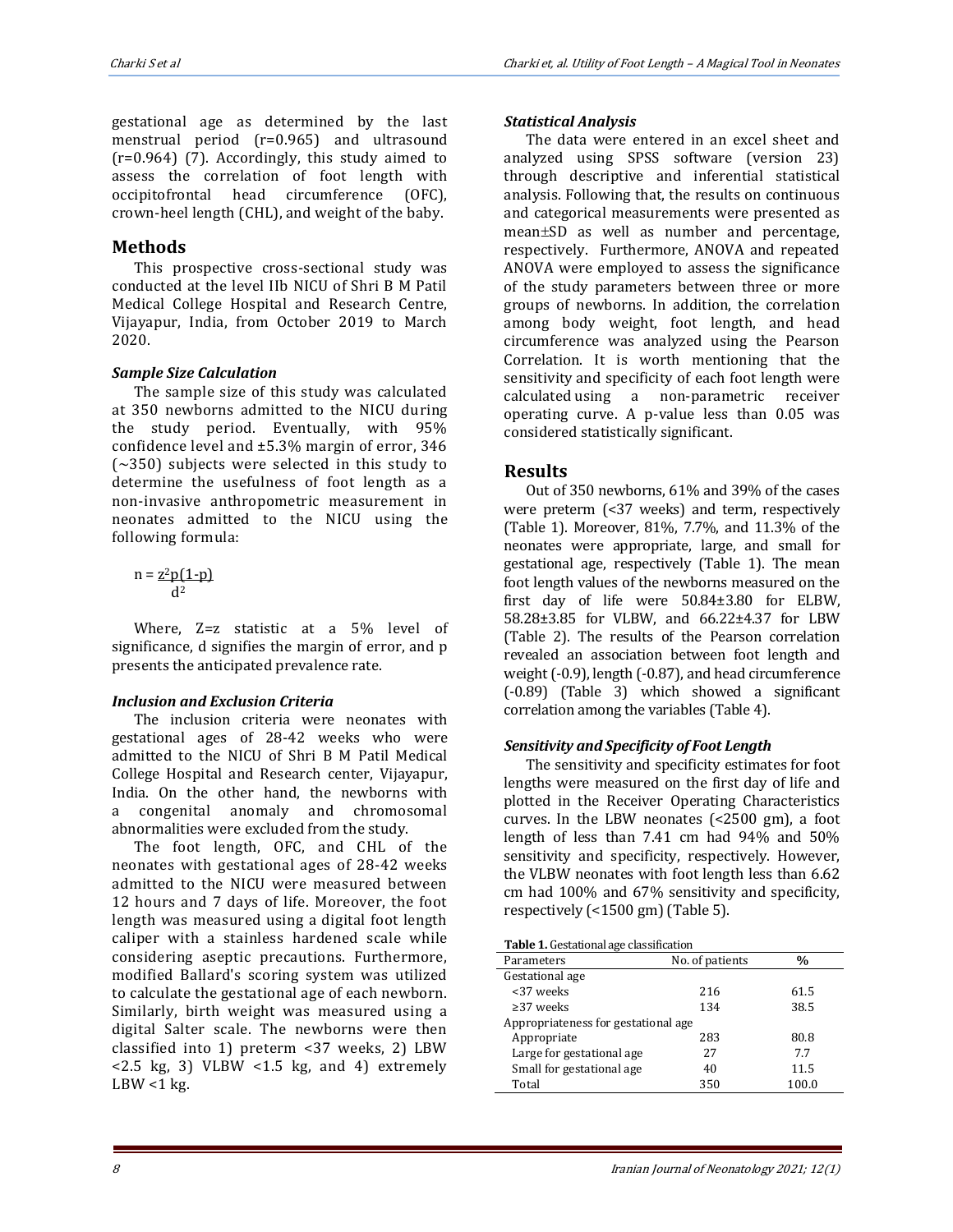| Foot length         |                  | P-value          |                  |                  |            |
|---------------------|------------------|------------------|------------------|------------------|------------|
|                     | $\leq$ 1         | $1 - 1.5$        |                  | >2.5             |            |
| Day 1               | $50.84 \pm 3.80$ | $58.28 \pm 3.85$ | $66.22 \pm 4.37$ | 74.13±4.12       | $< 0.001*$ |
| Day 2               | $50.71 \pm 3.91$ | 58.28±3.85       | $66.23 \pm 4.38$ | 74.15±4.08       | $< 0.001*$ |
| Day 3               | $50.71 \pm 3.91$ | $59.22 \pm 3.18$ | 66.88±4.35       | 74.17±4.09       | $< 0.001*$ |
| Day 4               | $50.92 \pm 4.28$ | $59.36 \pm 3.31$ | 66.90±4.36       | 74.20±4.05       | $< 0.001*$ |
| Day 5               | $51.28 \pm 4.09$ | 59.46±3.39       | $66.92 \pm 4.36$ | 74.26±4.00       | $< 0.001*$ |
| Day 6               | $51.47 \pm 3.93$ | $59.68 \pm 3.30$ | $67.01 \pm 4.32$ | $74.41 \pm 4.02$ | $< 0.001*$ |
| Day 7               | $51.61 \pm 3.90$ | $59.68 \pm 3.30$ | $66.83\pm4.14$   | $75.52 \pm 2.44$ | $< 0.001*$ |
| Inter group P-value | $0.003*$         | $< 0.001*$       | $< 0.001*$       | $< 0.001*$       |            |

#### **Table 2.** Mean values of foot length according to weight (kg)

\*Note: significant at 5% level of significance (P<0.05)

| <b>Table 3.</b> Pearson correlation of foot length with weight (kg), length (cm), and head circumference (cm) |  |  |
|---------------------------------------------------------------------------------------------------------------|--|--|
|                                                                                                               |  |  |

| Pearson correlation                                     | r-value | P-value    |
|---------------------------------------------------------|---------|------------|
| Foot Length day 1 vs Weight day 1                       | 0.891   | $< 0.001*$ |
| Foot Length day 2 vs Weight day 2                       | 0.890   | $< 0.001*$ |
| Foot Length day 3 vs Weight day 3                       | 0.901   | $< 0.001*$ |
| Foot Length day 4 vs Weight day 4                       | 0.905   | $< 0.001*$ |
| Foot Length day 5 vs Weight day 5                       | 0.904   | $< 0.001*$ |
| Foot Length day 6 vs Weight day 6                       | 0.904   | $< 0.001*$ |
| Foot Length day 7 vs Weight day 7                       | 0.906   | $< 0.001*$ |
| Foot Length day 1 vs Length day 1                       | 0.871   | $< 0.001*$ |
| Foot Length day 2 vs Length day 2                       | 0.873   | $< 0.001*$ |
| Foot Length day 3 vs Length day 3                       | 0.875   | $< 0.001*$ |
| Foot Length day 4 vs Length day 4                       | 0.876   | $< 0.001*$ |
| Foot Length day 5 vs Length day 5                       | 0.875   | $< 0.001*$ |
| Foot Length day 6 vs Length day 6                       | 0.874   | $< 0.001*$ |
| Foot Length day 7 vs Length day 7                       | 0.876   | $< 0.001*$ |
| Foot Length day 1 vs Head circumference day 1           | 0.898   | $< 0.001*$ |
| Foot Length day 2 vs Head circumference day 2           | 0.899   | $< 0.001*$ |
| Foot Length day 3 vs Head circumference day 3           | 0.898   | $< 0.001*$ |
| Foot Length day 4 vs Head circumference day 4           | 0.896   | $< 0.001*$ |
| Foot Length day 5 vs Head circumference day 5           | 0.897   | $< 0.001*$ |
| Foot Length day 6 vs Head circumference day 6           | 0.896   | $< 0.001*$ |
| Foot Length day 7 vs Head circumference day 7           | 0.896   | $< 0.001*$ |
| *Note: significant at 5% level of significance (P<0.05) |         |            |

**Table 4.** Pearson correlation of foot length

| Pearson correlation               | r-value | P-value    |
|-----------------------------------|---------|------------|
| Foot Length vs Weight             | 0.900   | $< 0.001*$ |
| Foot Length vs Length             | 0.870   | $< 0.001*$ |
| Foot Length vs Head circumference | 0.898   | $< 0.001*$ |
|                                   |         |            |

\*Note: significant at 5% level of significance (p<0.05)

#### **Table 5.** Sensitivity and specificity of foot length

| <b>Studies</b>      | $\leq$ 1500 gms (VLBW)* |             | $<$ 2500 gms (LBW)** |                        |             |                          |
|---------------------|-------------------------|-------------|----------------------|------------------------|-------------|--------------------------|
|                     | Foot length             | Sensitivity | Specificity          | Foot length            | Sensitivity | Specificity              |
| Ho TY et al. $(6)$  | $< 7.20 \text{cms}$     | 80%         | 80%                  | $< 7.90 \text{ cm}$ s  | 80%         | 80%                      |
| Marchant T (15)     | $< 7.00 \text{ cm}$ s   | 75%         | 99%                  | <8.00cms               | 87%         | 60%                      |
| Mukerhiee S (16)    | <6.85cms                | 100%        | 94%                  | $< 7.25 \, \text{cms}$ | 80%         | 100%                     |
| Mullany et al. (4)  | <6.90cms                | 88%         | 86%                  |                        |             |                          |
| Hirve et al. $(3)$  | $< 6.30 \text{cms}$     | 100%        | 95%.                 |                        |             |                          |
| Sampathkumar P (17) | <6.58cms                |             |                      | $< 7.45 \text{cms}$    |             | $\overline{\phantom{a}}$ |
| Present study       | $< 6.62 \text{cms}$     | 100%        | 67%                  | $< 7.41$ cms           | 93.8%       | 50%                      |

\* Very low birth weight

\*\* Low birth weight

#### **Discussion**

This study included 350 newborns and recorded their anthropometric measurements. The majority of the neonates were male (58%). The obtained result is consistent with the finding in a study conducted by Neela. J et al. in which

the majority of the newborns were male (52.4%) (8). In this study, 61% and 39% of the neonates were preterm and term, respectively, whereas in a study performed by Ramji S et al. 89.5% and 10.5% of the neonates were term and preterm,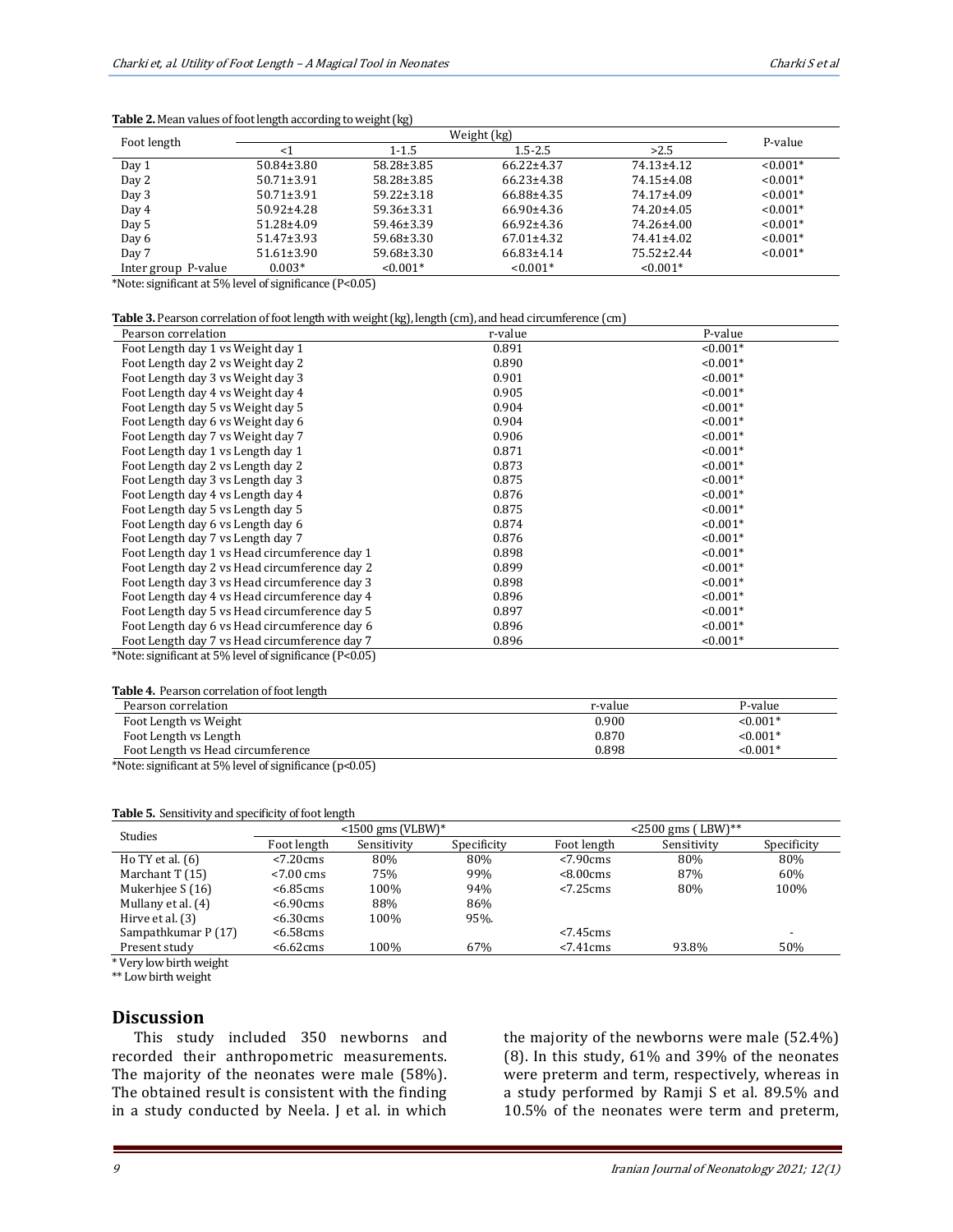respectively (9). In this study, 11.5%, 80.8%, and 7.7% of the neonates were small, appropriate, and large for gestational age, respectively, which was in line with the results of a study carried out by Hirve SS (3) et al. (small, appropriate, and large for gestational age were 13.2%, 84.8%, and 2.1%, respectively).

To recognize the high-risk newborns, there is a need for an appropriate and alternate parameter, which can be easily measured with no sophistications (10). Foot length is one of the measurements, which can be measured very easily in critically-ill neonates admitted to the NICU; moreover, it bears good correlation with birth weight and is rapid to perform and a good predictor of gestational age (11). A positive linear correlation was observed in this study between foot length and weight in newborns of all gestational ages. The correlation between foot length and birth weight (r=0.90), as well as foot length and length (r=0.89), was pronounced in premature neonates.

Furthermore, birth weight and CHL of premature newborns can be estimated using the measurement of foot length that is performed easily and rapidly. Measurements of foot length are valuable in premature neonates who are too ill at birth or those who are on ventilators (12, 13). Drug dosages and intravenous fluid requirements based on body weight or surface area may be indirectly calculated from a measurement of foot length among the sick preterm neonates on respiratory support (14). The foot length cutoffs of <6.62cm and <7.41cm were defined during this study for VLBW and LBW newborns, respectively.

Ho TY et al. (6) reported a foot length cutoff values of <7.20 and <7.90 cm for VLBW and LBW neonates, respectively, along with the sensitivity of 80% and specificity of 80% in their study.

Similarly, Marchant T (15) reported a foot length cutoff values of <7.00 and <8.00 cm for VLBW and LBW neonates, respectively, with a sensitivity of 80% and specificity of 94%. In the studies conducted by Mullany et al. (14) and Mukherjee S (16), foot length cutoff values in the VLBW neonates were <6.90 and <6.85 cm, respectively, which was almost similar to the findings of the present study.

Mukherjee S (16) observed a foot length cutoff value of <7.25 in the LBW babies with sensitivity and specificity of 80% and 100%, respectively, which was in line with the findings of the current study. In the same vein, Hirve et al. (3) observed a foot length cutoff of <6.30 cm in VLBW babies with sensitivity and specificity of 100% and 95%, respectively, which was consistent with the findings in the present study. According to a study carried out by Sampathkumar P et al., the foot length cutoff values of <6.58 and <7.45cms were found in VLBW and LBW neonates, respectively, which was almost similar to the findings of the present study (17). In resource-limited settings, a low-cost device could be used to categorize premature newborns by measuring foot length and referring to a higher center for preterm care. This study paves the way for utilizing foot length as an anthropometric surrogate measurement to identify preterm and term neonates in need of extra care.

# *Limitations of the study*

Studies with larger sample sizes are necessary to create nomograms predicting baby's routine parameters, such as weight, length, and head circumference just by knowing the foot length.

# *Implications of the study*

Anthropometry measurements, such as weight, length, and head circumference are routinely monitored in newborns. If the newborn is very sick and needs to be resuscitated, immediate ventilation and other intensive treatments have to be initiated, and the neonates should immediately be admitted to the NICU. In such cases, foot length measurement may help in arriving at a reasonable idea of the various anthropometric measurements. This will also help in working out the drug dosages. Foot length measurement can be used as an alternative measurement to the routine anthropometry measurements in neonates admitted to the NICU.

# **Conclusion**

Birth weight and CHL of premature babies can be estimated from a measurement of foot length that is safe, easy, feasible, and cost-effective. Measurements of foot length are valuable in premature babies who are too ill at birth or those who are on a ventilator which could not be weighed. Foot length may be used in the identification of LBW and preterm babies who are admitted to the NICU.

# **Acknowledgments**

The authors would like to thank postgraduates, nursing staff, newborns, and their parents for their cooperation in conducting this study.

# **Funding**

None is declared.